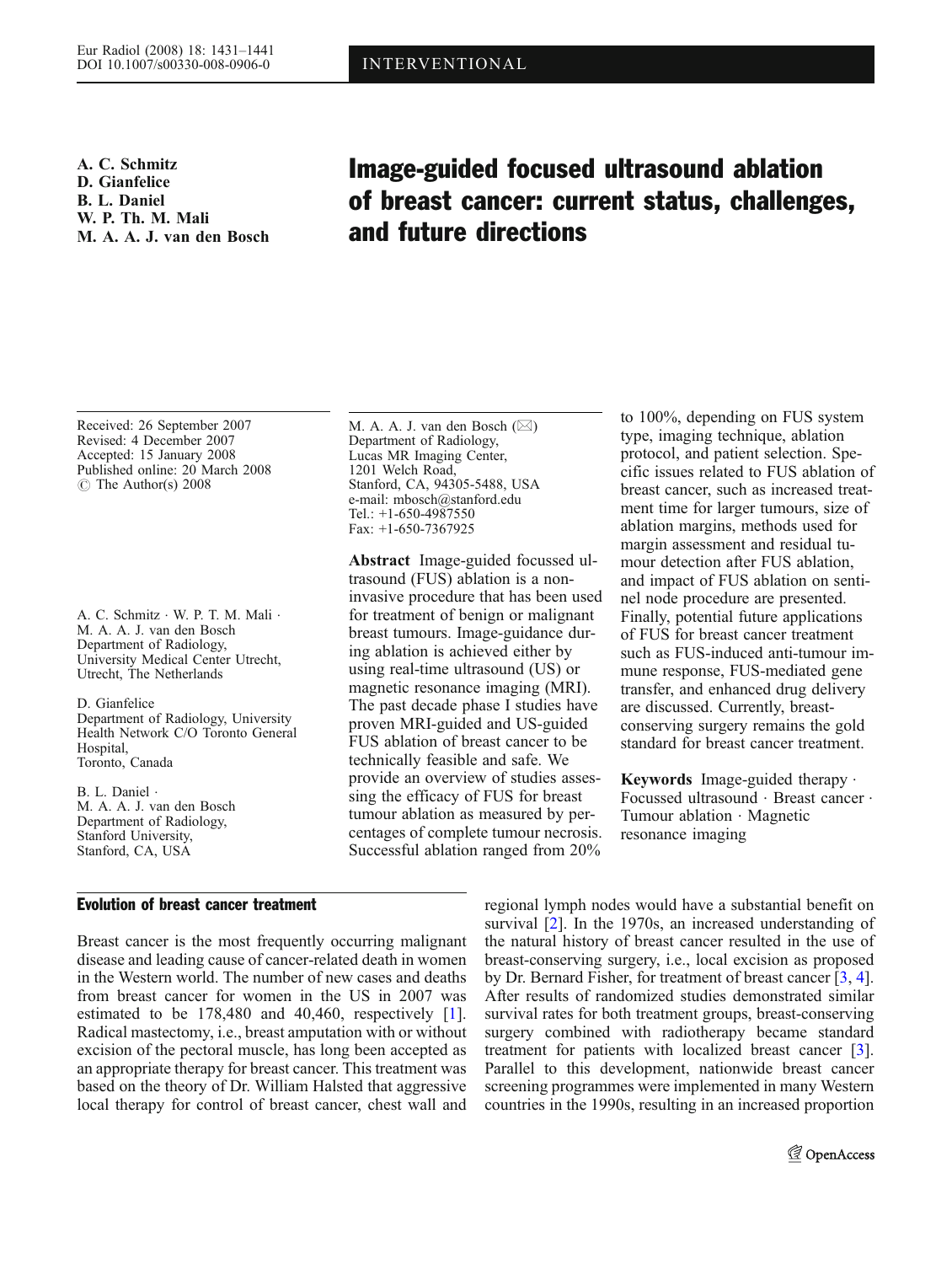of small carcinomas at time of diagnosis [\[5\]](#page-8-0). This further facilitated the implementation of breast-conserving surgery in clinical practice. However, the cosmetic outcome of breast-conserving surgery is often suboptimal, this being due to the fact that the resection of the tumour necessitate a margin of 1 cm normal breast tissue and use of postoperative radiation. Although breast-conserving surgery carries a relatively low morbidity rate, a variety of complications such as bleeding (2%-10%) and infections  $(1\% - 20\%)$  can occur [\[4\]](#page-8-0).

Technological advances over the last decade have fuelled interest in even less invasive treatment of patients with localized breast cancer. Currently available minimally invasive image-guided tumour ablation techniques include radiofrequency ablation, cryoablation, laser ablation, microwave ablation, and focussed ultrasound (FUS) ablation [[6\]](#page-8-0). Different imaging modalities, including fluoroscopy, ultrasound (US), and magnetic resonance imaging (MRI), are used to guide instruments, to monitor the therapeutic procedure and assess treatment response [[7,](#page-9-0) [8\]](#page-9-0). Compared with traditional surgical methods, minimally invasive image-guided ablation therapies potentially offer several advantages including reduced recovery time and hospital stay, decreased complication risk (infections, bleeding), and the ability to be performed under conscious sedation in an outpatient setting, all factors leading to significant cost reduction [[7](#page-9-0)]. One of the most attractive image-guided ablation therapies is FUS ablation. FUS ablation is a noninvasive procedure, i.e., requires no probe insertion and utilizes focussed ultrasound energy to coagulate tissue [[9\]](#page-9-0). FUS ablation offers a promising method for noninvasive treatment of benign or malignant breast tumours. The breast is an organ with an excellent soft-tissue window that is required for the ultrasound beam to reach the target volume; furthermore, the breast can be easily immobilized. This review outlines the current status and future directions of image-guided FUS ablation for treatment of breast cancer.

# The basic concept of FUS ablation

Ultrasound beams are generated by a piezoelectric ultrasound transducer and propagate through tissue as a highfrequency pressure wave. By focussing the ultrasound beams to a focal spot at a certain distance from its source, acoustic energy is converted to heat, and a sharp circumscribed lesion caused by thermal coagulation will be produced [[10](#page-9-0)]. The skin and tissue surrounding the tissue lesion will be unaffected or show negligible temperature rise [[11\]](#page-9-0). The induced tissue lesion has a typical elliptical shape and a volume of 50–300 mm (Fig. 1). For FUS ablation, ultrasound beams with frequencies in the range of 0.5 to 4 MHz are used depending on the application type and penetration depth that is to be attained, i.e., typical penetration depth is 20 cm at 1.5 MHz. The temperature



Fig. 1 The typical elliptical shape of coagulated tissue after focussed ultrasound ablation

reached within the focal point during a single sonication should be between 60 and 95°C. The mechanism for cell damage is primarily thermal [[12\]](#page-9-0). Rapid increase in tissue temperature above 56°C for 1 s results in immediate protein denaturation and coagulative necrosis. The extent of cellular damage is determined both by the end temperature achieved and length of time for which it is maintained [[13](#page-9-0)]. At high ultrasound intensity levels, in addition to thermal effect, mechanical stresses also occur, resulting in acoustic cavitation and more extensive cell necrosis. In clinical practice acoustic cavitation should be avoided because it may result in unpredictable thermal lesions. Since a single sonication creates a rather small tissue lesion and the need for cooling between sonications necessary to protect tissue heat accumulation and overheating, the time for treatment of a breast tumour of several cm is rather long and ranges from 45 min to 2.5 h. Several recent articles have reviewed the basic physics of FUS for tissue ablation [\[13](#page-9-0)–[15\]](#page-9-0).

# Choice of image guidance for FUS ablation

The potential application of FUS ablation for thermal tumour destruction was demonstrated as early as 1942. Lynn et al. reported focal lesions after FUS ablation in mammalian brain tissue [\[16\]](#page-9-0). However, initial clinical success of FUS ablation for treatment of neurological conditions and solid tumours was hampered for decades by the lack of reliable treatment monitoring and guidance technology [[17](#page-9-0)–[20\]](#page-9-0). Developments in imaging technology advanced the ability to use FUS effectively, and noninvasive FUS ablation regained widespread scientific momentum in the 1990s after integration of the ultrasound treatment device with modern imaging system. This was achieved in one of two ways, either by using real-time US or MRI [[9,](#page-9-0) [21](#page-9-0)]. Today, MRI is the most sensitive technique for diagnosing breast cancer with a sensitivity approaching 100%. Furthermore, it is the most accurate imaging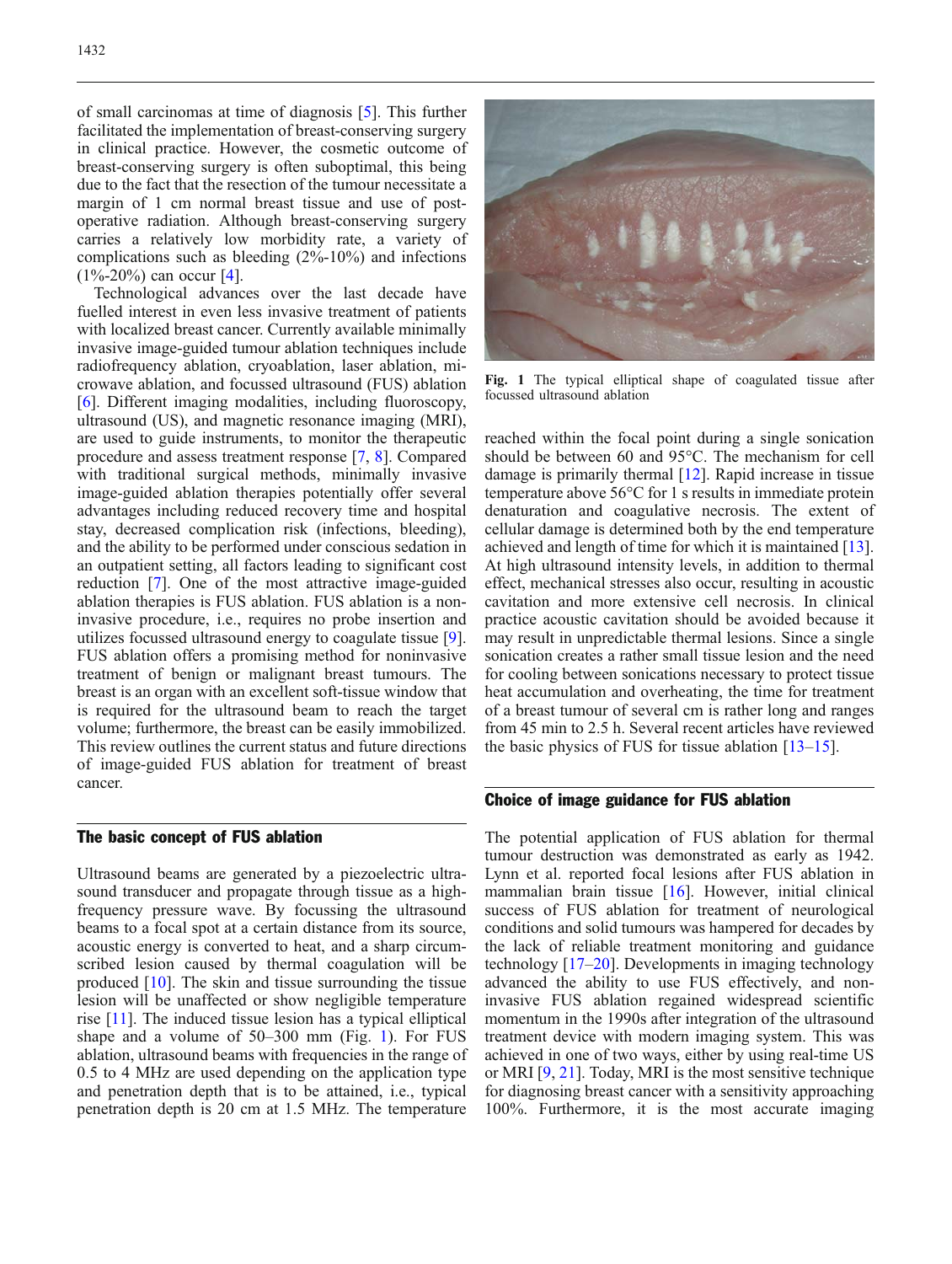modality for visualization and delineation of the breast tumour margins [\[22](#page-9-0)–[25](#page-9-0)]. Because MRI has an excellent anatomical resolution and high sensitivity for tumour detection, it offers accurate planning of the tissue to be targeted. An additional advantage of MRI over other imaging techniques is the possibility for MR-based temperature mapping by exploiting the temperature dependence of the water proton resonance frequency [[26](#page-9-0)]. Proton resonance frequency shift thermometry allows monitoring temperature elevations during and after a focussed ultrasound sonication. Damage to adjacent structures can be prevented by evaluation temperature elevations in the surrounding tissue. As a consequence, by combining focussed ultrasound as a noninvasive thermal therapy with MRI for planning, guiding, monitoring, and controlling the focussed ultrasound beam, a real-time imagecontrolled non-invasive breast tumour ablation system is provided [\[13,](#page-9-0) [15\]](#page-9-0). The commercially available MRIguided FUS system consists of a FUS ablation device, the ExAblate 2000™ (InSightec, Ltd., Haifa, Israel) integrated in a 1.5-T or 3-T MRI magnet bore [General Electric (GE) Medical Systems, Milwaukee, WI]. The MRI magnet and the focussed ultrasound system are integrated and controlled by a focussed ultrasound workstation and console (Fig. 2). The system provides programmable electronic control over the position and intensity of the focal point across the volume of interest with high flexibility, speed, and precision (Fig. [3\)](#page-3-0).

Diagnostic ultrasound can also be used to guide the FUS ablation procedure [\[21\]](#page-9-0). With US guidance, the field of the diagnostic transducer is overlying and arranged parallel to the therapeutic source and offers real-time visualization of the targeted volume [[27](#page-9-0)]. The shortcoming of ultrasound for guiding ablation procedures in the breast is that in

Fig. 2 The ExAblate 2000™ FUS ablation device (InSightec, Ltd., Haifa, Israel) with a builtin 3-T MRI system [General Electric (GE) Medical Systems[ in the Lucas MR Imaging Centre, Stanford, CA

general breast tumour size is underestimated with this technique [\[24\]](#page-9-0). Accurate delineation of tumour margins is a significant limiting factor of ultrasound FUS guidance as successful ablation of the tumour in its entire volume is mandatory for successful outcome [\[28,](#page-9-0) [29](#page-9-0)]. Another shortcoming of ultrasound guidance during breast tumour ablation is the formation of gas bubbles in ablated tissue. This results in reflection of the ultrasound waves and acoustic posterior shadowing that influences the accuracy for delineation of hypoechoic ablated tissue from hypoechoic breast tumour tissue [\[28](#page-9-0)]. Finally, the use of ultrasound during breast tumour ablation is limited by its inability to monitor temperature. Despite these shortcomings ultrasound has been used for noninvasive FUS ablation of breast cancer, although all reports in this area are from the same group [[30](#page-9-0)–[38\]](#page-9-0). Wu and colleagues also developed the only commercially available US-guided FUS ablation system (JC-HIFU system™, Haifu Technology Co. Ltd., Chongqing, China).

#### MRI-guided FUS for breast tumour ablation

This first experience of MRI-guided FUS for treatment of benign breast tumours was reported by Hynynen et al. in 2001 [\[39\]](#page-10-0). They described the use of MRI-guided FUS ablation for treatment of 11 histologically proven breast fibroadenomas. Treatment success was defined as complete or partial lack of contrast material uptake on postprocedural T1-weighted images, which was demonstrated in 8/11 (73%) lesions. In three lesions the treatment was not successful, which was attributed to low acoustic power and patient movement. This report was followed in the same year by the first case report of MRI-guided FUS for

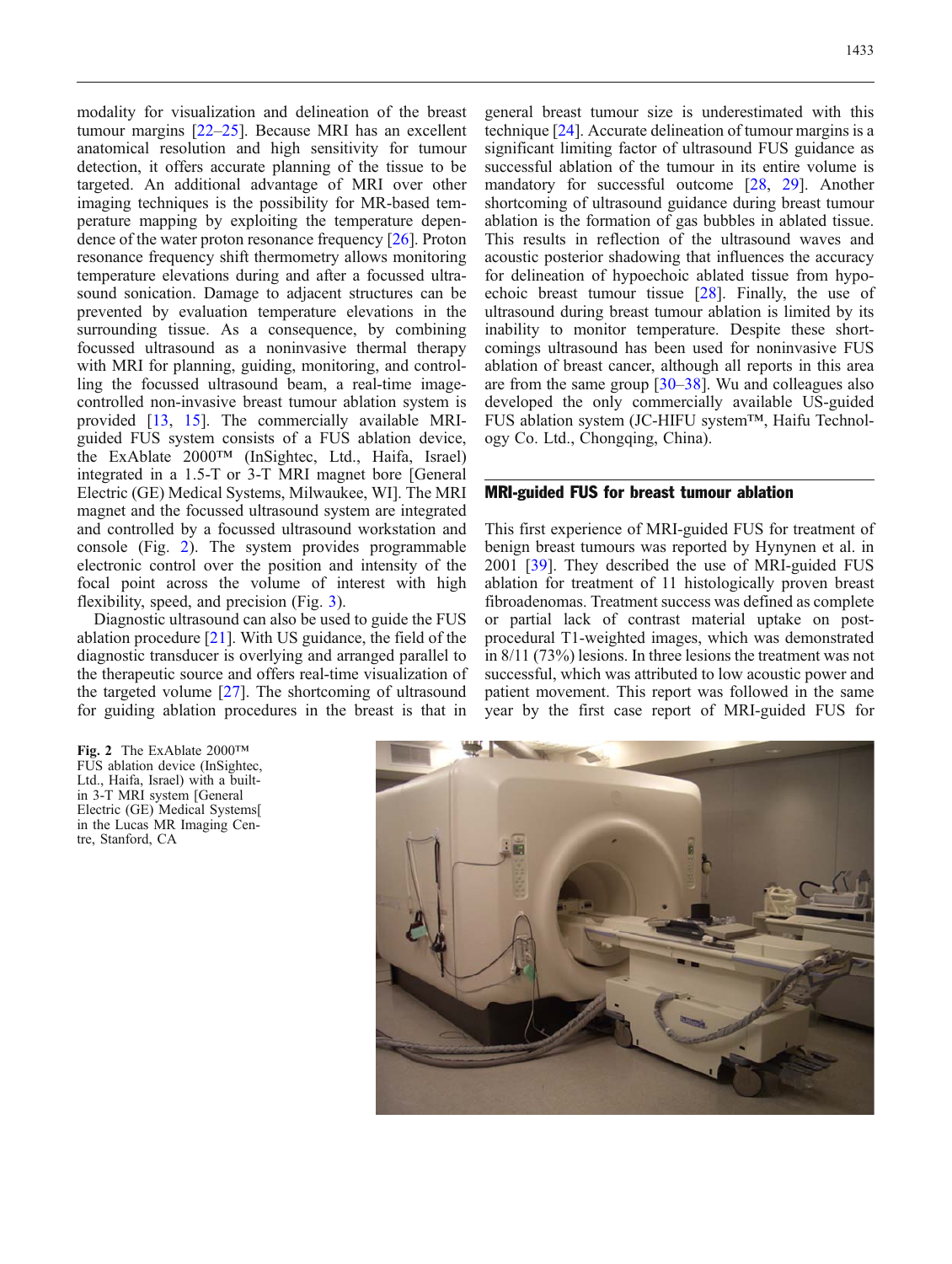<span id="page-3-0"></span>

Fig. 3 Schematic diagram demonstrating breast cancer patient in prone position and MRI-guided focussed ultrasound equipment

treatment of a malignant breast tumour by Huber and colleagues [\[40\]](#page-10-0). In this feasibility study a patient with a core biopsy-proven invasive breast cancer was treated with MRI-guided FUS 5 days prior to breast-conserving surgery. Analysis of the breast tissue specimen revealed areas of lethal and sublethal tumour damage, but no exact percentage was provided. After these initial studies, Gianfelice and colleagues were the first to report on the accuracy of MRI-guided FUS for treatment of breast cancer patients, according to a treat-and-resect protocol. In their initial study 12 patients with invasive breast cancer were treated with MRI-guided FUS prior to surgery [[41\]](#page-10-0). Histopathologic analysis of resected tumour in nine patients treated with the newest MRI-guided FUS system showed that a mean of 88.3% cancer tissue was necrosed. Residual tumour was in all cases observed at the periphery of the tumour mass, indicating the need for larger (>5 mm) safety margins around the MRI visible tumour. These results were further supported by findings of the same group in 17 patients with invasive breast cancer that were treated with MRI-guided FUS prior to surgery [[42\]](#page-10-0). Complete (100%) necrosis (Fig. 4) or less than 10% residual tumour was observed in 13/17 (76%) lesions. This study also provided evidence than contrast-enhanced MRI was a reliable method to predict the presence of residual tumour after MRI-guided FUS procedure. In agreement with these findings, Zippel et al. reported the results of a phase 1 trial on MRI-guided FUS ablation of breast cancer, with use of the same ExAblate 2000 system [[43](#page-10-0)]. They treated ten patients 1 week prior to lumpectomy and reported a range of results with complete necrosis in only two patients (20%). Based on this result, it was concluded that there are still several issues that need to be resolved before MRI-guided FUS can become a standard therapeutic technique for breast cancer treatment. They reported that the precision of the focussed sound waves needs to be perfected to destroy 100% of tumour tissue within the

lesion, as is achieved with breast-conserving surgery. Secondly, as a surgeon attempts to remove a margin of healthy tissue around the lesion to ensure negative margins, they proposed that it may be necessary to increase the outer limits of the MRI-guided FUS treatment zone to ensure complete eradication of microscopic tumour foci.

In the study performed by Khiat et al. the effect of posttreatment delay for evaluation of MR images on the presence of residual cancer was assessed in 25 patients with 26 tumours [\[44\]](#page-10-0). Histopathological analyses following MRI-gFUS showed no residual cancer in 8 lesions (31%), less than 10% in 11 lesions (42%) and between 20–90% in 7 lesions (27%). They recommend an interval of approximately 7 days to determine the effectiveness of MRIgFUS, due to the fact that some benign processes, such as oedema, fibrosis, necrosis, and inflammation, can mimic for a malignant process in that period. More recently, Furusawa et al. published improved results of MRI-guided FUS for tumour ablation in a group of 30 breast cancer patients [[45](#page-10-0)]. All patients underwent surgery after FUS ablation. On pathologic examination the mean percentage of tumour necrosis was 97% of tumour volume. Fifteen patients (50%) had 100% necrosis of the ablated tumour.

The first study on MRI-guided FUS ablation of breast cancer as an adjunct to a preexisting tamoxifen citrate



Fig. 4 Excised breast tissue specimen after MRI-guided focussed ultrasound ablation of a breast cancer, margins delineated with black arrows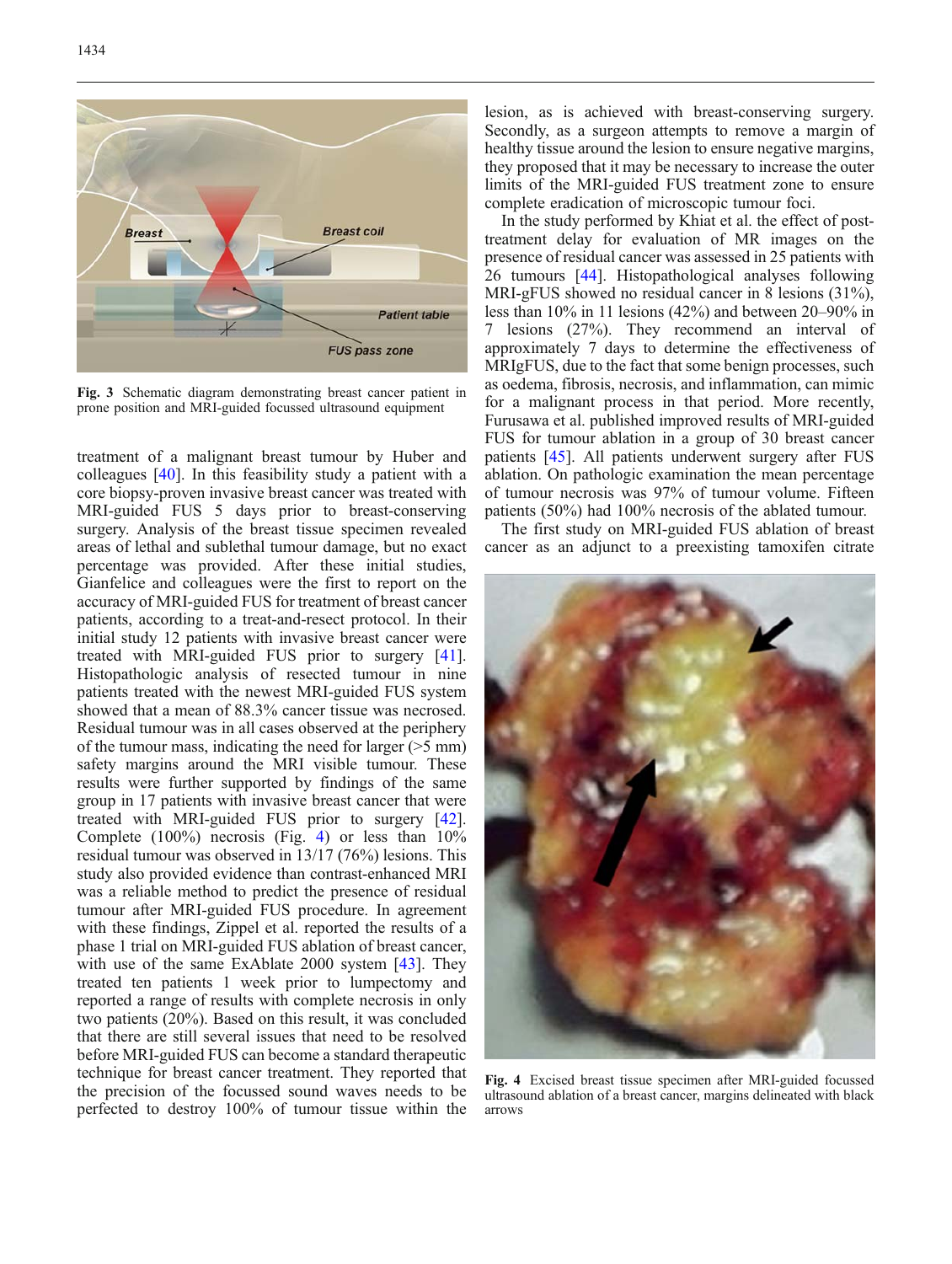chemotherapeutic regimen for treatment of elderly, highrisk surgical patients was reported by Gianfelice et al. in 2003 [\[46\]](#page-10-0). Since no surgical resection was performed after MRI-guided FUS treatment, repeat large core-needle biopsy and contrast-enhanced MRI were used to detect foci of residual tumour. The total follow-up time was 6 months. Overall, 19/24 (79%) patients had negative biopsy results after one or two MRI-guided FUS treatment sessions. All patients completed at least one treatment session. Recently, Furusawa et al. reported on the use of MRI-guided FUS for local treatment of breast cancer in 21 patients: 17 patients were treated once and 4 patients twice [[47](#page-10-0)]. Mean follow-up was 14 months. During follow-up patients underwent 3-monthly breast ultrasound and MRI to detect residual tumour. Based on MRI findings, one case (5%) of recurrence, i.e., mucinous carcinoma, was detected. No evidence of recurrence was detected in the other 20 patients (95%). However, results on the outcome of MRI-guided FUS ablation of breast cancer in nonsurgical candidates need to be interpreted with caution, since other adjuvant treatment regimens such as radiation therapy and/or chemotherapy have likely influenced the results. In all studies, MRI-guided FUS treatment was performed under local anesthesia. Patients were given analgesic and sedative agents intravenously to reduce pain, unnecessary motion, and claustrophobia. All patients tolerated the MRI-guided FUS procedure well, and only one minor complication, a skin burn, was reported. An overview of studies on MRI-guided FUS ablation of breast tumours is provided in Table [1.](#page-5-0)

## US-guided FUS for breast tumour ablation

Experience with ultrasound (US)-guided FUS ablation of breast cancer is limited and has only been reported by Wu et al. They reported three studies on the accuracy of USguided FUS ablation for breast cancer treatment [[30](#page-9-0), [33](#page-9-0), [36\]](#page-9-0). In the first controlled clinical trial reported in 2003, a total of 48 women were randomized in two treatment groups: (1) the control group in which modified radical mastectomy was performed  $(n=25)$  and  $(2)$  the US-guided FUS ablation group, in which modified radical mastectomy was performed within  $1-2$  weeks following ablation (n= 23) [\[36\]](#page-9-0). Of the patients that underwent US-guided FUS ablation prior to surgery short-term follow-up (1–2 weeks), pathologic and immunochemical stains were performed to assess the therapeutic effect of ablation on breast tumour tissue. Pathologic findings revealed that complete necrosis was obtained with US-guided FUS ablation in all patients (100%). The same result on therapeutic effect of USguided FUS ablation of breast cancer, i.e., 100% necrosis, in the same patients was republished recently [[30](#page-9-0)]. In this most recent report Wu et al. described that a safety margin of 1.5–2 cm around the US visible tumour was chosen to ensure complete tumour ablation [\[30\]](#page-9-0). The patient cohort

of 23 US-guided FUS-treated patients served as a basis for several other publications mainly focussing on the immunohistochemical results as well [[31](#page-9-0), [32\]](#page-9-0). More recently, the same group reported on US-guided FUS as adjunct to chemotherapy, radiotherapy, and tamoxifen for treatment of 22 patients with 23 malignant breast tumours (stage I to IV) [[33](#page-9-0)]. Post-procedural biopsy revealed coagulation necrosis of the entire target tumour in all cases (100%). After a median follow-up of 55 months, one patient died (5%) and two patients (9%) developed local recurrence. The 5-year disease-free survival was 95%. However, since US-guided FUS was used in combination with radiotherapy, chemotherapy, and tamoxifen, it is likely the combination of treatment regimens that resulted in the 5-year survival of 95%. No skin burns or serious complications (bleeding or infection) were observed. It is remarkable that in all US-guided FUS ablation studies a percentage of 100% tumour necrosis was achieved in all patients. In general, this percentage clearly exceeds the success percentage of MRI-guided FUS ablation, although MRI is expected to be the most reliable imaging modality for breast cancer detection and delineation. One potential explanation could be that during the US-guided FUS ablation a larger ablation margin was used (Table [2](#page-6-0)).

# Obstacles for clinical implementation of breast FUS ablation

Breast-conserving surgery is the gold standard

In the past decades, screening programmes and development in breast imaging techniques have led to an increase in the detection of early stage breast cancer [[4](#page-8-0)]. Breastconserving surgery with radiotherapy has become the gold standard treatment for localized breast cancer [\[3](#page-8-0)]. The technique is easy to perform for qualified surgeons and ensures tumour removal. Although breast-conserving surgery is the standard treatment, positive margins are found in between 10% and 53% of the patients [[48](#page-10-0), [49\]](#page-10-0). Factors significantly associated with positive margins include large tumour size, younger age, axillary lymph node-positive status, and presence of extensive intraductal component [[49](#page-10-0)]. Furthermore, in breast-conserving surgery, although categorized as a low-morbidity procedure, complications such as bleeding  $(2\% -10\%)$ , infection  $(1\% -20\%)$ , seroma formation (10%-80%) and chronic incisional pain (20%- 30%) occur [\[5\]](#page-8-0).

To be equivalent to surgical removal, the effect of FUS ablation should be to achieve total (100%) tumour necrosis. Results of studies on FUS breast cancer ablation to date have been variable, with histopathologic analysis demonstrating complete tumour necrosis in 20% to 100% of patients treated [[30](#page-9-0), [33,](#page-9-0) [36](#page-9-0), [40](#page-10-0)–[47\]](#page-10-0). Several factors may be responsible for the variable outcome of FUS ablation. Differences in patient selection, imaging techniques used,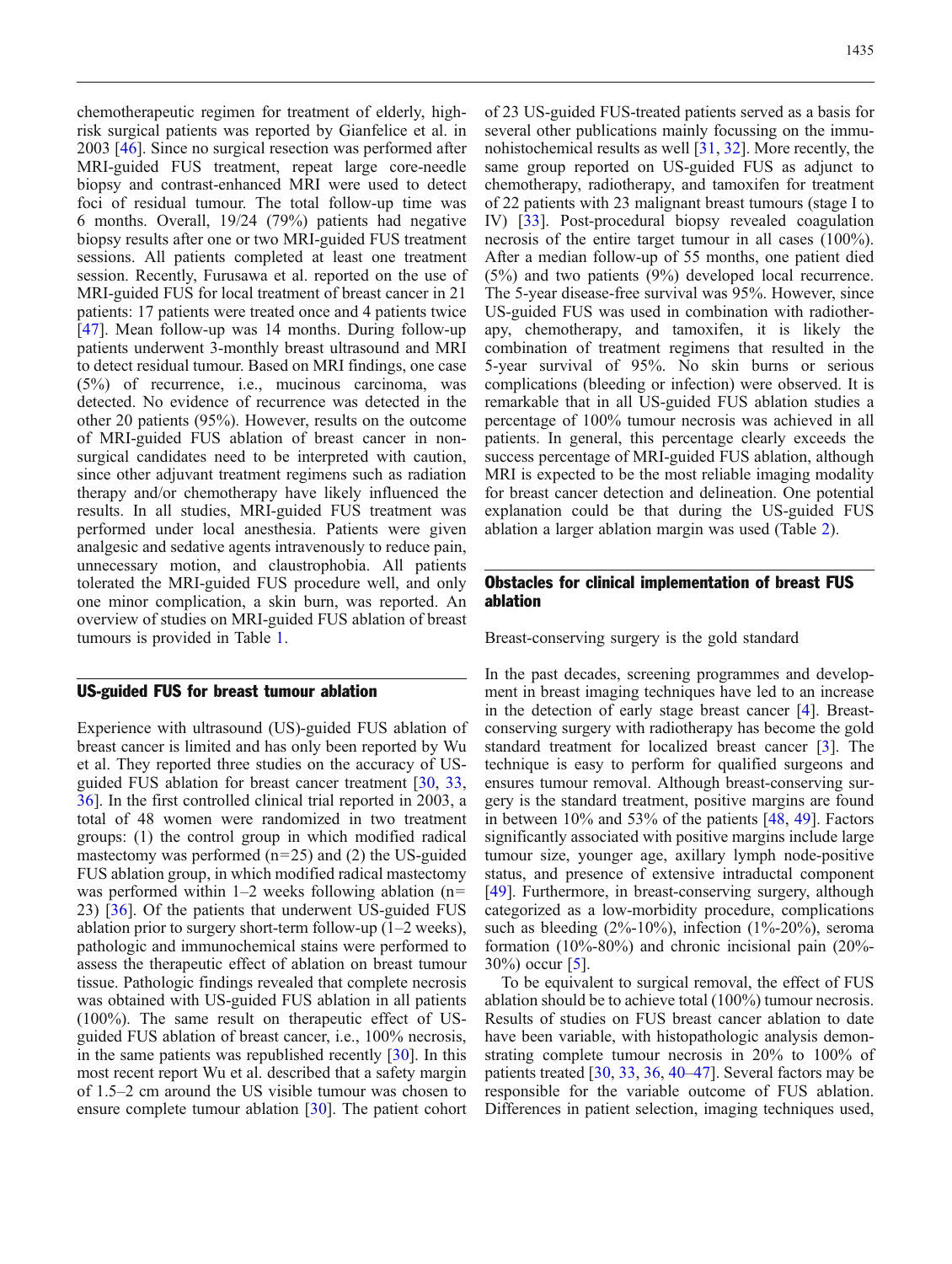| Study                              | (n) | Tumours Breast tumour characteristics                                                                     | Outcome of the ablation procedure                                                                                                                                                                                                                                 |
|------------------------------------|-----|-----------------------------------------------------------------------------------------------------------|-------------------------------------------------------------------------------------------------------------------------------------------------------------------------------------------------------------------------------------------------------------------|
| 1 Hynynen et al. (2001) [39]       | 11  | - Fibroadenomas                                                                                           | - No surgical resection<br>- Eight lesions (73%) demonstrated complete or partial<br>lack of contrast uptake (success)<br>- Three lesions (27%) showed no marked decrease of<br>contrast uptake (failure)                                                         |
| 2 Huber et al. (2001) [40]         | 1   | - Invasive ductal carcinoma $(n=1)$                                                                       | - Surgical resection<br>In the treated part of the tumour, cells were partly<br>necrotic and mostly sublethally damaged<br>No exact percentage is provided                                                                                                        |
| 3 Gianfelice et al. (2003) [42]    | 17  | - Invasive ductal carcinoma $(n=14)$<br>- Adenocarcinoma $(n=2)$<br>- All tumours <3.5 cm in size         | - Surgical resection<br>- Complete necrosis in four lesions (24%)<br>- Infiltrating lobular carcinoma $(n=1)$ - Less than 10% residual tumour in nine lesions (52%)<br>- Between 30–75% residual tumour in four lesions (24%)                                     |
| 4 Gianfelice et al. (2003) [46] 24 |     | - Breast neoplasms, not specified<br>- All tumours <2.5 cm in size                                        | - No surgical resection<br>- Complete necrosis after 1 or 2 treatments in 19 lesions<br>(79%)<br>- Residual tumour after two treatments (failure) in five                                                                                                         |
| 5 Gianfelice et al. (2003) [41]    | -12 | - Invasive ductal carcinoma $(n=11)$<br>- Adenocarcinoma $(n=1)$                                          | lesions $(21%)$<br>- Surgical resection<br>- Tumour necrosis 43.2% in three lesions (treated with<br>old FUS system)                                                                                                                                              |
| 6 Zippel et al. (2005) [43]        | 10  | - All tumours <3.5 cm in size<br>- Breast neoplasms, not specified<br>- All tumours <3 cm in size         | - 88.3% tumour necrosis in nine lesions (treated with<br>new FUS system)<br>- Surgical resection<br>- Complete necrosis in two lesions (20%)                                                                                                                      |
|                                    |     |                                                                                                           | - Microscopic foci of residual tumour in two lesions<br>$(20\%)$<br>- 10% residual tumour in three lesions (30%)<br>- Between 10-30% residual tumour in three lesions<br>(30%)                                                                                    |
| 7 Khiat et al. (2006) [44]         | 26  | - Invasive ductal carcinoma $(n=25)$<br>- All tumours $\leq$ 3.5 cm in size                               | - Surgical resection<br>- Infiltrating lobular carcinoma $(n=1)$ - Complete necrosis in seven lesions (27%)<br>- Less than $10\%$ residual tumour in 11 lesions $(42\%)$<br>- Between 20–90% residual tumour in seven lesions<br>(27%)                            |
| 8 Furusawa et al. (2006) [45]      | 30  | - Invasive ductal carcinoma $(n=26)$<br>- Ductal carcinoma in situ $(n=3)$<br>- All tumours <3 cm in size | - Outcome of one lesion is missing $(4%)$<br>- Surgical resection<br>- Mean necrosis of targeted breast tumours was 96.9%<br>- Invasive mucinous carcinoma $(n=1)$ - Complete necrosis in 15 lesions (50%)<br>- Between $95\%$ -100% necrosis in 12 lesions (36%) |
| 9 Furusawa et al. (2007) [47]      | 21  | - Breast neoplasms, not specified<br>- All tumours <5 cm in size                                          | - Less than $95\%$ necrosis in three lesions $(4\%)$<br>- No surgical resection<br>- Mean follow-up 14 months (range 3-26 months)<br>- Complete necrosis in 20 lesions (95%)<br>- One recurrence $(5\%)$                                                          |

<span id="page-5-0"></span>Table 1 Overview of of studies on MRI-guided FUS ablation of breast tumours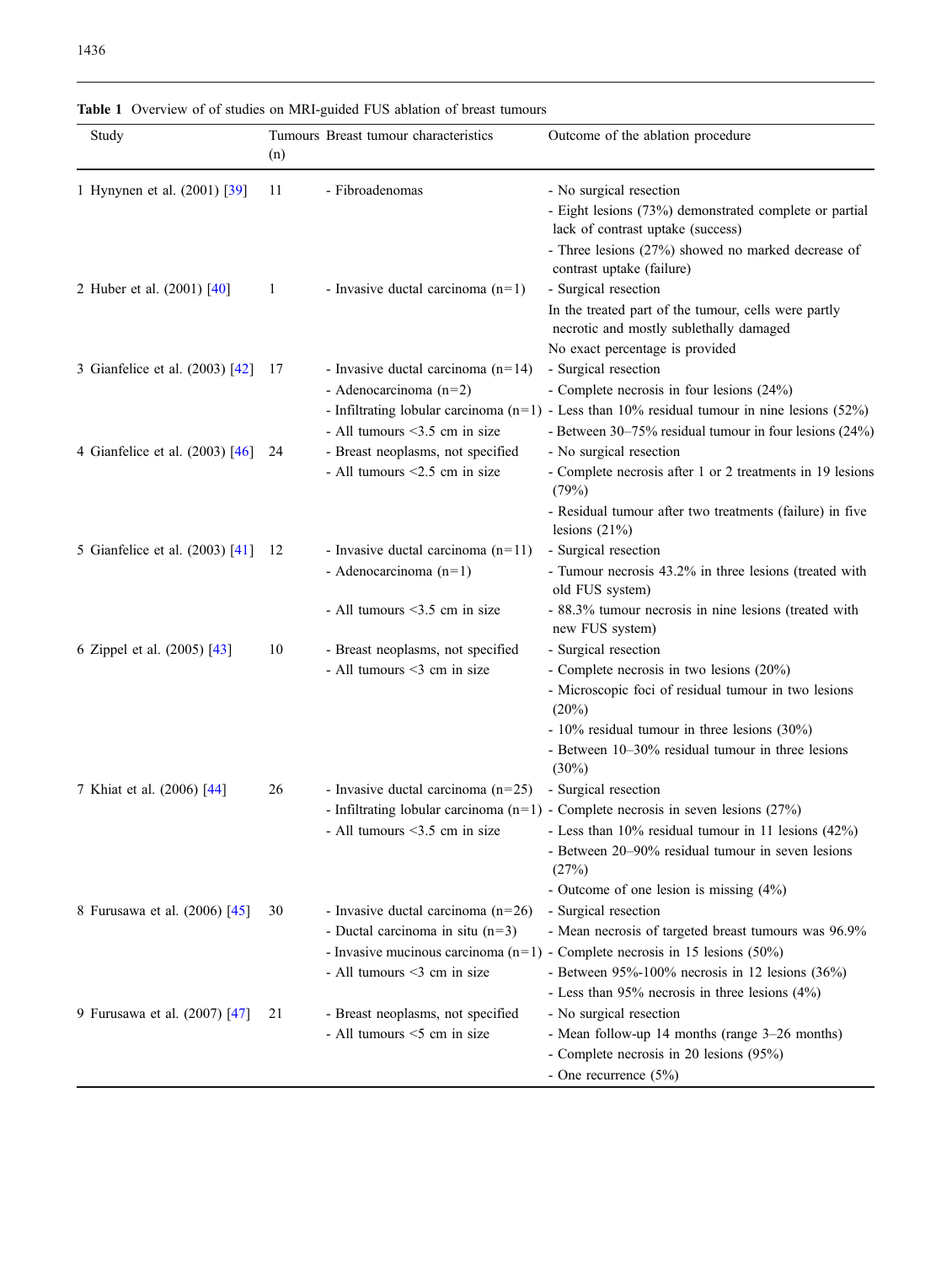| Study                       | (n) | Tumours Breast tumour characteristics                                       | Outcome of the ablation procedure                                                   |
|-----------------------------|-----|-----------------------------------------------------------------------------|-------------------------------------------------------------------------------------|
| 1 Wu et al. $(2003)^*$ [36] | 23  | - Invasive breast cancer, not specified - Surgical resection<br>$(n=21)$    |                                                                                     |
|                             |     | - Non-invasive breast cancer, not<br>specified $(n=2)$                      | - Complete necrosis in 23 lesions $(100\%)$                                         |
|                             |     | $-$ All tumours $\leq 6$ cm in size                                         | - Only TTC staining used                                                            |
| 2 Wu et al. (2005) [33]     | 23  | - Invasive breast cancer, not specified - No surgical resection<br>$(n=21)$ |                                                                                     |
|                             |     | - Non-invasive breast cancer, not<br>specified $(n=1)$                      | - Follow-up range 3–60 months                                                       |
|                             |     | - Missing $(n=1)$                                                           | - Complete necrosis initially (2 weeks) in 23 lesions<br>$(100\%)$                  |
|                             |     | - All tumours $\leq$ cm in size                                             | - Local recurrence (after 18 and 22 months, respectively)<br>in two lesions $(9\%)$ |
| 3 Wu et al. (2007)* [30]    | 23  | - Invasive breast cancer, not specified - Surgical resection<br>$(n=21)$    |                                                                                     |
|                             |     | - Non-invasive breast cancer, not<br>specified $(n=2)$                      | - Complete necrosis in 23 lesions $(100\%)$                                         |
|                             |     | - All tumours $\leq 6$ cm in size                                           | - Only TTC staining used                                                            |

<span id="page-6-0"></span>Table 2 Overview of of studies on ultrasound-guided FUS ablation of breast tumours

\*Both studies report on the same patient population treated with US-guided FUS

and tumour ablation protocols are three factors, but one of the most critical factors may be the size of ablated margins, i.e., healthy breast tissue surrounding the tumour that is to be ablated as part of the procedure.

#### Size of the ablation margins

Several studies have examined the importance of tumourfree surgical margins after breast-conserving therapy [[50\]](#page-10-0). Ideally the tumour along with a margin of at least 10 mm of normal-appearing tissue is resected to attempt to remove any microscopic cancerous tissue in the region [[49](#page-10-0)]. The minimum cosmetically acceptable tumour-free margin in relation to the risk of local or distant recurrence has been debated in many studies [[48](#page-10-0), [50](#page-10-0)–[52\]](#page-10-0). For image-guided FUS ablation successful treatment of the entire tumour relies on accurate tumour volume delineation with the imaging technique (US or MRI) used for targeting and monitoring the ablation procedure. In this respect MRI is most accurate imaging technique currently available [[22\]](#page-9-0). MRI may also underestimate tumour size, especially when an extensive ductal carcinoma in situ (DCIS) component is present [[25](#page-9-0)]. To address the problem of tumour size underestimation and ensure total tumour ablation, different groups have proposed ablation of a margin of "healthy" breast tissue surrounding the breast tumour during FUS treatment. Gianfelice et al. reported in their study that the residual tumour cells were mainly found at the periphery of the treatment field and proposed that this was caused by

lack of ablating an adequate amount of surrounding healthy breast tissue around the tumour [\[41\]](#page-10-0). Wu et al. treated 1.5– 2.0 cm of normal tissue surrounding the tumour and found no residual cancer in all patients [[30](#page-9-0)]. Based on breastconserving therapy studies, the tumour and a margin of at least 10 mm healthy breast tissue should be ablated to increase the probability of complete tumour necrosis [[41](#page-10-0)].

Methods for margin assessment and residual tumour detection after FUS ablation

If FUS is to be implemented in clinical breast cancer treatment as an alternative to conventional surgery in the future, a reliable method for tumour margin assessment and detection of residual tumour after FUS ablation must be available. Since FUS treatment would lack a surgically excised pathological specimen, the tumour margin status could not be assessed by histopathological analysis. To date, most protocols have been treat-and-resect protocols, i.e., FUS ablation followed by surgery, which allows histopathological tissue examination to evaluate the therapeutic effect of FUS. In the few FUS ablation studies where treated tumour tissue was left in situ after ablation, different strategies have been used to assess outcome. Furusawa et al. used clinical follow-up by MRI and US every 3 months [\[47\]](#page-10-0). If one of the modalities showed suspicious findings suggestive for residual tumour, large core-needle biopsy (LCNB) of the lesion was performed, and if residual tumour or tumour recurrence was found, the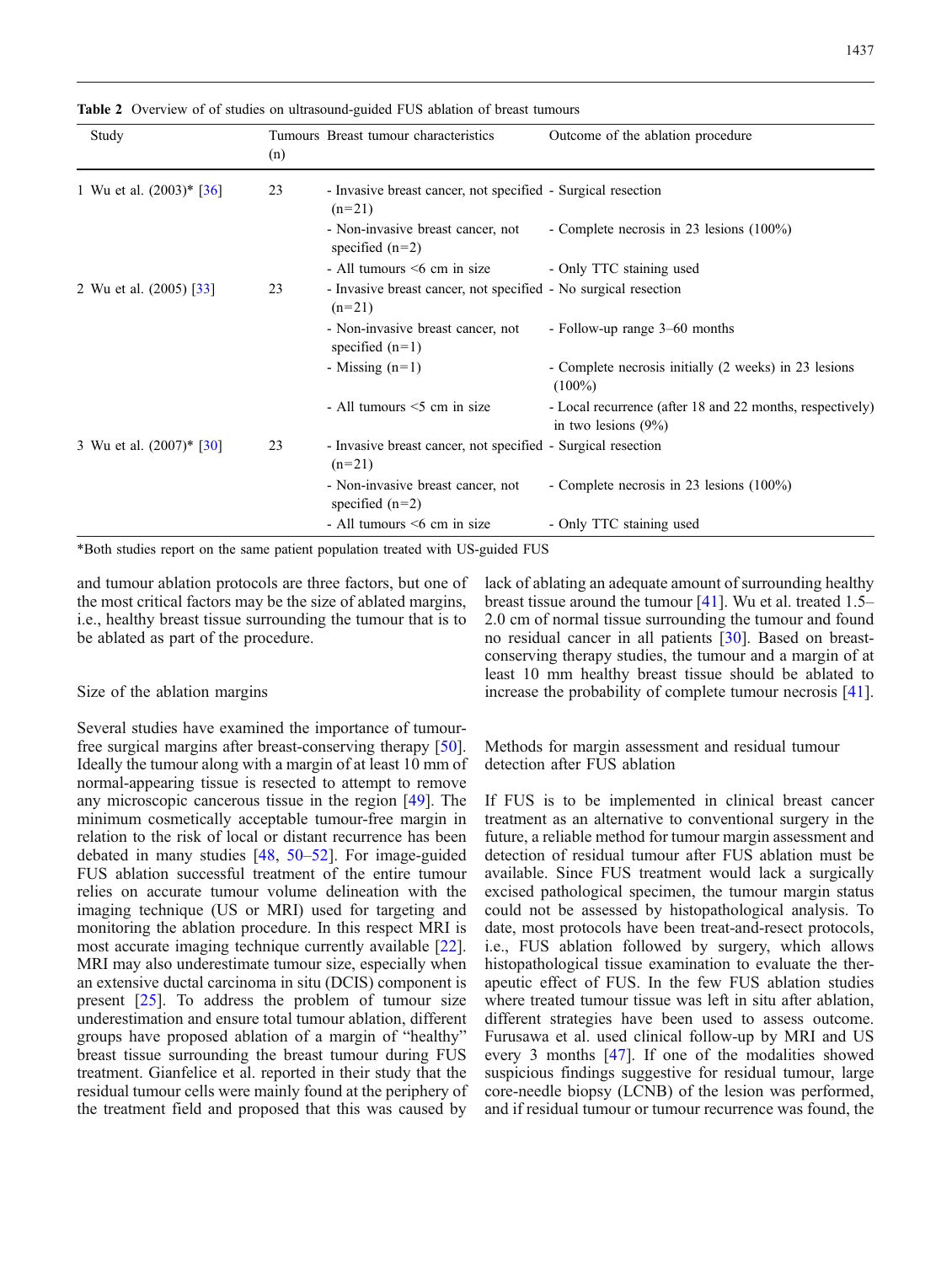affected area was treated again with FUS ablation. Gianfelice et al. used MRI follow-up at 10 days, 1, 3 and 6 months post-treatment to detect residual disease after FUS ablation in high-risk surgical patients [[46](#page-10-0)]. Additional to imaging, after 6 months, multiple LCNBs were performed through different areas of the ablation zone. In case of residual tumour, a second FUS procedure was performed and followed by another targeted LCNB 1 month later. The technique of LCNB for residual tumour detection along the ablation zone margins was also used by Wu et al. They performed LCNB at 2 weeks, 3 months, 6 months and 12 months post-treatment [\[33\]](#page-9-0). In case of residual tumour patients were subsequently treated with modified radical mastectomy. Although no definitive guidelines are available today, the combination of contrast-enhanced breast MRI and multiple LCNBs for residual tumour detection appears to be the most promising strategy for candidates after FUS treatment where the treated tumour is left in situ.

Selection of appropriate patients for FUS ablation

Another important issue for successful FUS ablation is appropriate patient selection. Some breast cancer patients cannot be scheduled for FUS ablation for technical reasons. For FUS treatment a distance of at least 1 cm between the tumour and the skin (to avoid skin burn) and tumour and chest wall (to prevent heat accumulation in the underlying ribs and lung) is required [[35](#page-9-0)]. For MRI-guided FUS ablation, it is also required that, apart from the standard MRI contra-indication, patients must lie still in the closed bore MRI magnet for a long period of time, which can be physically and psychologically difficult, especially in anxious or claustrophobic patients [\[27\]](#page-9-0). When FUS ablation is performed for curative treatment of breast cancer, preferentially, patients with large tumours (>5 cm) should not be selected for FUS ablation as increased tumour size significantly increases the treatment time and the probability of complete tumour necrosis decreases substantially [[42](#page-10-0)]. Although there are no guidelines concerning the inclusion of patients based on the tumour size, results from the breast cancer radiofrequency ablation studies showed consistent 100% ablation in patients treated with breast cancers  $\leq$ 2 cm in size [\[29,](#page-9-0) [53](#page-10-0)]. Another issue that needs to be investigated is the effect of different biological tumour characteristics, i.e., ER/PR and her2neu status of the breast cancer cells, on the outcome of the FUS ablation. So far, no data are available addressing this issue. Additionally, patients diagnosed with extensive DCIS should be excluded from FUS ablation. The diagnostic value of MRI for detecting and predicting tumour size of DCIS is still controversial. Although a recent study showed a high sensitivity of MRI (up to 98%) for the detection of DCIS [[54\]](#page-10-0), other study results revealed that MRI tends to under- or overestimate the extent of DCIS tumours in 17–

77% and  $11-19%$  of the patients [[55](#page-10-0)–[57](#page-10-0)], hence the use of image-guided FUS ablation may result in overtreatment or more importantly undertreatment of the DCIS component.

When FUS ablation is applied for local tumour control in non-surgical candidates with locally advanced breast cancer or metastatic breast disease, the two issues of tumour size and extensive intradutcal tumour component are less important [[46\]](#page-10-0). In these patients it is important that FUS ablation is a well-tolerated, low-morbidity, and repeatable method for tumour ablation that allows local disease control.

Impact of FUS ablation on sentinel node procedure

For breast cancer patients, information about the presence of metastases in regional axillary lymph nodes is an important prognostic factor. Sentinel lymph node biopsy (SLNB) is a validated minimally invasive diagnostic procedure used to determine the status of regional lymph nodes for staging purposes [\[58](#page-10-0)–[61](#page-10-0)]. Theoretically, FUS might affect the accuracy of the sentinel lymph node procedure by obstructing or alternating the anatomy of breast lymphatics or lymph drainage. Zippel et al. performed sentinel node biopsy in two of their patients treated with FUS [\[43\]](#page-10-0). Although a small group, there were no technical problems in finding the sentinel node by the use of contrast agent and radio-isotope-guided surgery. Vargas, et al. conducted a study to determine the success rate of SLNB in patients enrolled in a clinical trial of preoperative focussed microwave phased-array tumour ablation [[60](#page-10-0)]. Sentinel nodes were found with an overall success rate of 91%, which is comparable with other reports on success rate of SLNB in the literature [\[58,](#page-10-0) [59](#page-10-0), [61\]](#page-10-0). Although these results imply that there might be no impairment in the ability to perform sentinel node biopsy after ablation with focussed ultrasound, further investigation is necessary.

# Potential future applications of FUS ablation

Although most of the FUS research focusses on thermal ablation for localized thermal treatment of breast cancer, it has been reported that thermal and mechanical damage of a primary tumour by FUS may trigger systemic biological responses in vivo as well. FUS tumour ablation creates a large amount of tumour antigens in the form of necrotic cells and damaged tumour cells, which may trigger dendritic cell activation. This mechanism may play a critical role in FUS-induced anti-tumour immune response. This hypothesis was recently tested in mice implanted with adenocarcinomas and treated with thermal and mechanical FUS ablation in order to assess FUS-induced effects on the mice's immunological response, as expressed by in vivo dendritic cell activity [\[62\]](#page-10-0). The results confirmed that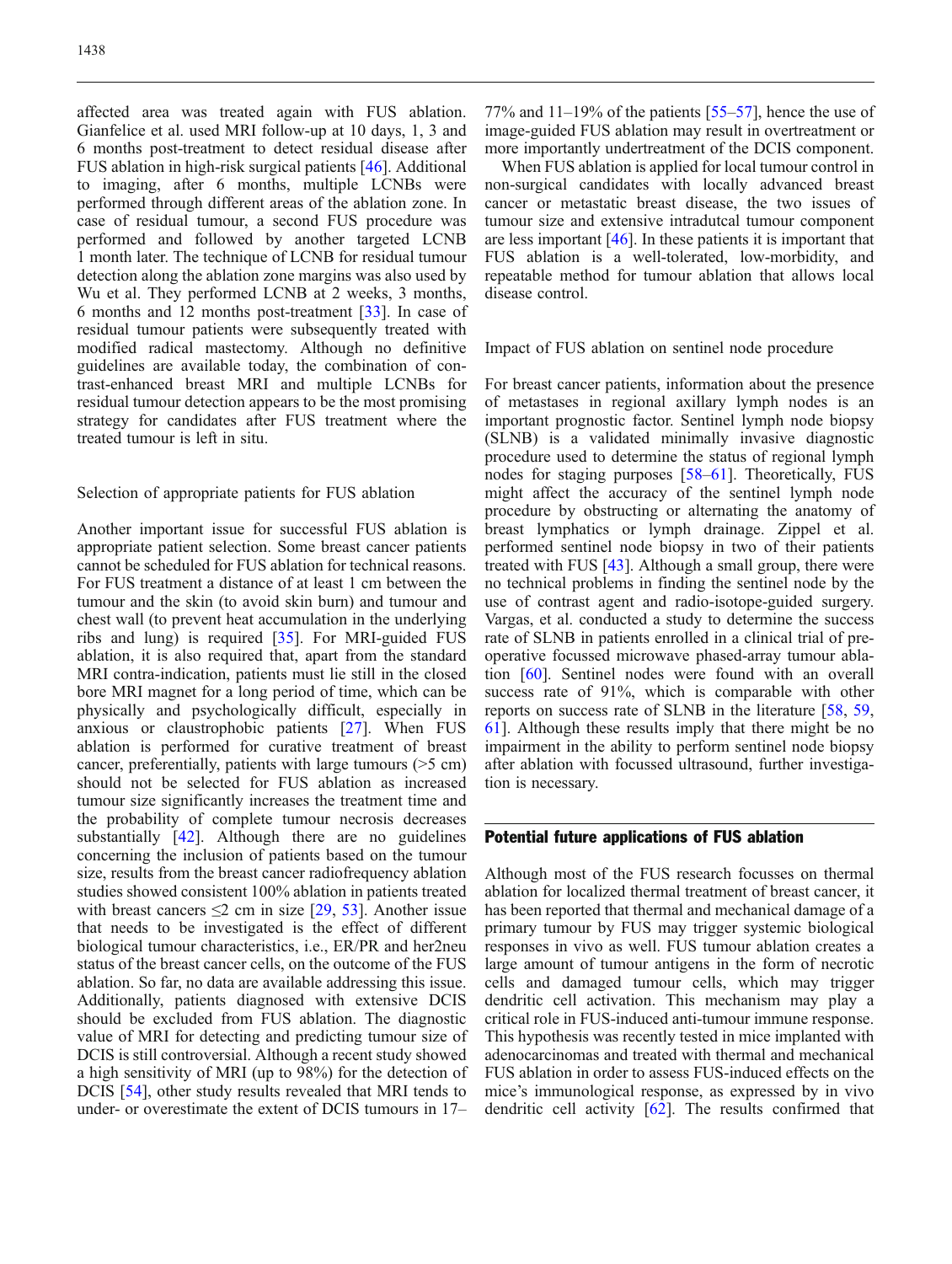<span id="page-8-0"></span>mechanical FUS ablation resulted in a systemic antitumour immune response and that the response is related to dendritic cell activation. The advantage of a systemic antitumour immune response is attack of residual tumour cells at the primary treatment site, but also potentially suppression of distant metastases.

Another potential therapeutic application is FUSmediated gene transfer [\[63\]](#page-10-0). One of the key challenges in cancer gene therapy is spatial and temporal control of transgene expression in the tumour cells. In animal models FUS-induced hyperthermia has been successfully used to induce precise focal transgene expression in targeted tumour tissue [[64](#page-10-0)]. This has been achieved by using a heat-sensitive promoter, usually the heat shock protein (hsp)70B promoter and a reporter gene, such as green fluoresecent protein (GFP) or firefly luciferase (Fluc) for in vivo monitoring of accuracy and effectiveness of FUSmediated transgene expression [[65](#page-10-0)]. Future research will focus on FUS hyperthermia-induced activation of a therapeutic (trans) gene, such as tumour necrosis factor  $\alpha$ or interleukin 12.

FUS hyperthermia has also been studied in animal models for targeted chemotherapy to solid tumours. Since conventional chemotherapeutic regimens cause systemic toxicity, developing strategies for improved targeted chemotherapeutic delivery is of great clinical interest. One method used for targeted chemotherapy is the use of heat-sensitive liposomes. In this method the chemotherapeutic drug is encapsulated in the liposome, which results in prolonged intra-vascular circulation time. Because malignant tumours are associated with neo-angiogenesis resulting in leaky vessels, liposomes will preferentially accumulate in the interstitium surrounding the tumour [[66\]](#page-10-0). FUS-induced hyperthermia will enhance both extravasation and drug release when these heat-sensitive liposomes are used [[67,](#page-10-0) [68\]](#page-10-0). Contrary to these studies that have shown enhanced drug delivery using FUS, results of a recent study assessing FUS for enhanced uptake of liposome-encapsulated doxorubicin in a mouse breast cancer model were disappointing [\[69](#page-10-0)]. Further studies are required to investigate the exact mechanisms by which FUS

hypethermia may induce targeted drug release and define which therapeutic agents should be used.

### **Conclusion**

FUS ablation has the potential to become an important modality for non-invasive image-guided treatment of localized breast cancer. Multiple phase I studies have proven MRI-guided and US-guided FUS ablation of breast cancer to be technically feasible and safe. The reported efficacy of FUS ablation as measured by percentages of complete tumour necrosis ranged from 20% to 100%. The difference in outcome between FUS ablation studies can be explained by differences in patient selection, imaging techniques, and tumour ablation protocols used. Although the results of US-guided and MRI-guided FUS ablation are promising, the data are too scant to justify a randomized controlled trial that compares FUS ablation with breastconserving surgery for treatment of localized breast cancer. To date, MRI-guided treatment protocols of breast tumours offer the most accurate imaging technique for breast tumour targeting, breast tumour delineation, treatment monitoring (including temperature mapping), and detection of residual disease after treatment. The next step towards clinical implementation of FUS for breast tumour ablation would be a large prospective treat-and-resect study that assesses the therapeutic efficacy of MRI-guided FUS ablation in patients with small  $(\leq 2 \text{ cm})$  solitary breast cancers and provides data that can be used for technique standardization and guideline formulation. In addition, FUS for anti-tumour immune response induction, controlled transgene expression, and targeted drugs delivery in breast cancer patients should be explored. Currently, breast-conserving surgery remains the gold standard for breast cancer treatment.

Open Access This article is distributed under the terms of the Creative Commons Attribution Noncommercial License which permits any noncommercial use, distribution, and reproduction in any medium, provided the original author(s) and source are credited.

#### References

- 1. Breast cancer. New cases and deaths from breast cancer in the United States in 2007: National Cancer Institute, Cancer Imaging Program Web site. [http://www.cancer.gov/cancertopics/](http://www.cancer.gov/cancertopics/types/breast) [types/breast](http://www.cancer.gov/cancertopics/types/breast). Accessed July 3, 2007
- 2. Punglia RS, Morrow M, Winer EP, Harris JR (2007) Local therapy and survival in breast cancer. N Engl JMed 356:2399–2405
- 3. Fisher B, Anderson S, Bryant J, Margolese RG, Deutsch M, Fisher ER, Jeong JH, Wolmark N (2002) Twentyyear follow-up of a randomized trial comparing total mastectomy, lumpectomy, and lumpectomy plus irradiation for the treatment of invasive breast cancer. N Engl J Med 347:1233–1241
- 4. Veronesi U, Cascinelli N, Mariani L et al (2002) Twenty-year follow-up of a randomized study comparing breastconserving surgery with radical mastectomy for early breast cancer. N Engl J Med 347:1227–1232
- 5. Nyström L, Andersson I, Bjurstam N, Frisell J, Nordenskjöld B, Rutqvist LE (2002) Long-term effects of mammography screening: updated overview of the Swedish randomized trials. Lancet 359:909–919
- 6. van Esser S, van den Bosch MA, van Diest PJ, Mali WP, Borel Rinkes IH, van Hillegersberg R (2007) Minimally invasive ablative therapies for invasive breast carcinomas: An overview of the current literature. World J Surg 31 (12):2284–2292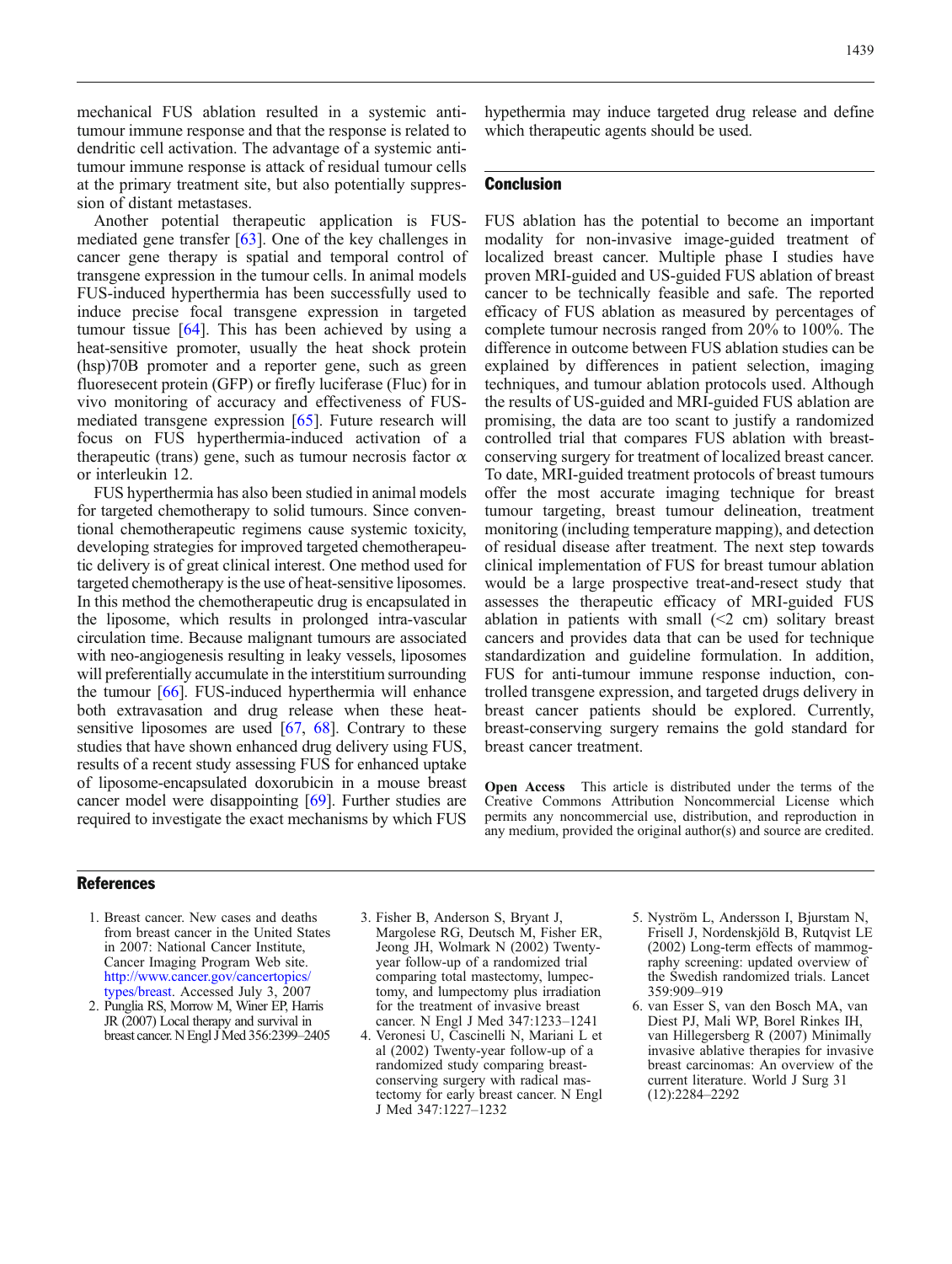- <span id="page-9-0"></span>7. Goldberg SN, Grassi CJ, Cardella JF, Charboneau JW, Dodd GD 3rd, Dupuy DE, Gervais D, Gillams AR, Kane RA, Lee FT Jr, Livraghi T, McGahan J, Phillips DA, Rhim H, Silverman SG (2005) Society of Interventional Radiology Technology Assessment Committee; International Working Group on Image-Guided Tumour Ablation. Image-guided tumour ablation: Standardization of terminology and reporting criteria. Radiology 235:728–739
- 8. Van den Bosch MA, Daniel BL (2005) MR-guided interventions of the breast. Magn Reson Imaging Clin N Am 13:505–517
- 9. Hynynen K, Freund WR, Cline HE, Chung AH, Watkins RD, Vetro JP, Jolesz FA (1996) A clinical, noninvasive, MR imaging-monitored ultrasound surgery method. Radiographics 16:185–195
- 10. Cline HE, Hynynen K, Watkins RD, Adams WJ, Schenck JF, Ettinger RH, Freund WR, Vetro JP, Jolesz FA (1995) Focused US system for MR imagingguided tumour ablation. Radiology 194:731–737
- 11. Overgaard J, Nielsen OS (1980) The role of tissue environmental factors on kinetics and morphology of tumour cells exposed to hyperthermia. Ann NY Acad Sci 335:254–280
- 12. Sapareto SA, Dewey WC (1984) Thermal dose determination in cancer therapy. Int J Radiat Oncol Biol Phys 10:787–800
- 13. Hokland SL, Pedersen M, Salomir R, Quesson B, Stodkilde-Jorgensen H, Moonen CT (2006) MRI-guided focused ultrasound: methodology and applications. IEEE Trans Med Imaging 25:723–731
- 14. Kennedy JE, Ter Haar GR, Cranston D (2003) High intensity focused ultrasound: surgery of the future? Br J Radiol 76:590–599
- 15. Jolesz FA, Hynynen K, McDannold N, Tempany C (2005) MR imaging-controlled focused ultrasound ablation: a noninvasive image-guided surgery. Magn Reson Imaging Clin N Am 13:545–560
- 16. Lynn JG, Zwemer RL, Chick AJ, Miller AE (1942) A new method for the generation and use of focused ultrasound in experimental biology. J Gen Phyciology 26:179–193
- 17. Fry WJ, Barnard JW, Fry FJ, Krumins TG, Brannan FJ (1955) Ultrasonic lesions in the mammalian central nervous system. Science 122:517–518
- 18. Gelet A, Chapelon JY, Bouvier R, Pangaud C, Lasne Y (1999) Local control of prostate cancer by transrectal high intensity focused ultrasound therapy: preliminary results. J Urol 161:156–162
- 19. Paterson RF, Barret E, Siqueira TM Jr, Gardner TA, Tavakkoli J, Rao VV, Sanghvi NT, Cheng L, Shalhav AL (2003) Laparoscopic partial kidney ablation with high intensity focused ultrasound. J Urol 169:347–351
- 20. Yang R, Sanghvi NT, Rescorla FJ, Galliani CA, Fry FJ, Griffith SL, Grosfeld JL (1992) Extracorporeal liver ablation using sonogrphy-guided highintensity focused ultrasound. Invest Radiol 27:796–803
- 21. Wu F, ter Haag G, Chen WR (2007) High-intensity focused ultrasound ablation of breast cancer. Expert Rev Anticancer Ther 7:823–831
- 22. Berg WA, Gutierrez L, NessAiver MS, Carter WB, Bhargavan M, Lewis RS, Ioffe OB (2004) Diagnostic accuracy of mammography, clinical examination, US, and MR imaging in preoperative assessment of breast cancer. Radiology 233:830–849
- 23. Hata T, Takahashi H, Watanabe K, Takahashi M, Taguchi K, Itoh T, Todo S (2004) Magnetic resonance imaging for preoperative evaluation of breast cancer: a comparative study with mammography and ultrasonography. J Am Coll Surg 198:190–197
- 24. van Esser S, Veldhuis WB, van Hillegersberg R, van Diest PJ, Stapper G, ElOuamari M, Borel Rinkes IH, Mali WP, van den Bosch MA (2007) Accuracy of contrast-enhanced breast ultrasound for pre-operative tumour size assessment in patients diagnosed with invasive ductal carcinoma of the breast. Cancer Imaging 7:63–68
- 25. Boetes C, Mus RD, Holland R, Barentsz JO, Strijk SP, Wobbes T, Hendriks JH, Ruys SH (1995) Breast tumours: comparative accuracy of MR imaging relative to mammography and US for demonstrating extent. Radiology 197:743–747
- 26. Rieke V, Vigen KK, Sommer G, Daniel BL, Pauly JM, Butts K (2004) Referenceless PRF shift thermometry. Magn Reson Med 51:1223–1231
- 27. Vaezy S, Shi X, Martin RW, Chi E, Nelson PI, Bailey MR, Crum LA (2001) Real-time visualization of highintensity focused ultrasound treatment using ultrasound imaging. Ultrasound Med Biol 27:33–42
- 28. Fornage BD, Toubas O, Morel M (1987) Clinical, mammographic, and sonographic determination of preoperative breast cancer size. Cancer 60:765–771
- 29. van der Ploeg IM, van Esser S, van den Bosch MA, Mali WP, van Diest PJ, Borel Rinkes IH, van Hillegersberg R (2007) Radiofrequency abaltion for breast cancer: a review of the literature. Eur J Surg Oncol 33:673–677
- 30. Wu F, Wang Z, Cao Y, Zhu X, Zhu H, Chen W, Zou J (2007) "Wide local ablation" of localized breast cancer using high intensity focused ultrasound. J Surg Oncol 96:130–136
- 31. Wu F, Wang Z, Cao Y, Zhou Q, Zhang Y, Xu Z, Zhu X (2006) Expression of tumour antigens and heat-shock protein 70 in breast cancer cells after highintensity focused ultrasound ablation. Ann Surg Oncol 14:1237–1242
- 32. Wu F, Wang Z, Cao Y, Xu Z, Zhou Q, Zhu H, Chen W (2006) Heat fixation of cancer cells ablated with high-intensityfocused ultrasound in patients with breast cancer. Am J Surg 192:179–184
- 33. Wu F, Wang Z, Zhu H, Chen W, Zou J, Bai J, Li K, Jin C, Xie F, Su H (2005) Extracorporeal high intensity focused ultrasound treatment for patients with breast cancer. Breast Cancer Res Treat 92:51–60
- 34. Wu F, Wang Z, Chen W, Wnag W, Gui Y, Zhang M, Zheng G, Zhou Y, Xu G, Li M, Zhang C, Ye H, Feng R (2004) Extracorporeal high intensity focused ultrasound ablation in the treatment of 1038 patients with solid carcinomas in China: an overview. Ultrason Sonochem 11:149–154
- 35. Wu F, Wang Z, Chen W, Zou J, Bai J, Zhu H, Li K, Xie F, Jin C, Su H, Gao G (2004) Extracorporeal focused ultrasound surgery for treatment of human solid carcinomas: early chinese clinical experience. Ultrasound Med Biol 30:245–260
- 36. Wu F, Wang Z, Cao Y, Chen W, Bai J, Zou J, Zhu H (2003) A randomised clinical trial of high-intensity focused ultrasound ablation for the treatment of patients with localised breast cancer. Br J Cancer 89:2227–2233
- 37. Wu F, Wang Z, Cao Y, Chen W, Zou J, Bai J, Zhu H, Li K, Jin C, Xie F, Su H, Gao G (2003) Changes in biologic characteristics of breast cancer treated with high-intensity focused ultrasound. Ultrasound Med Biol 29:1587–1492
- 38. Wu F, Chen W, Bai J, Zou J, Wang Z, Zhu H, Wang Z (2001) Pathological changes in human malignant carcinoma treated with high-intensity focused ultrasound. Ultrasound Med Biol 27:1099–1106